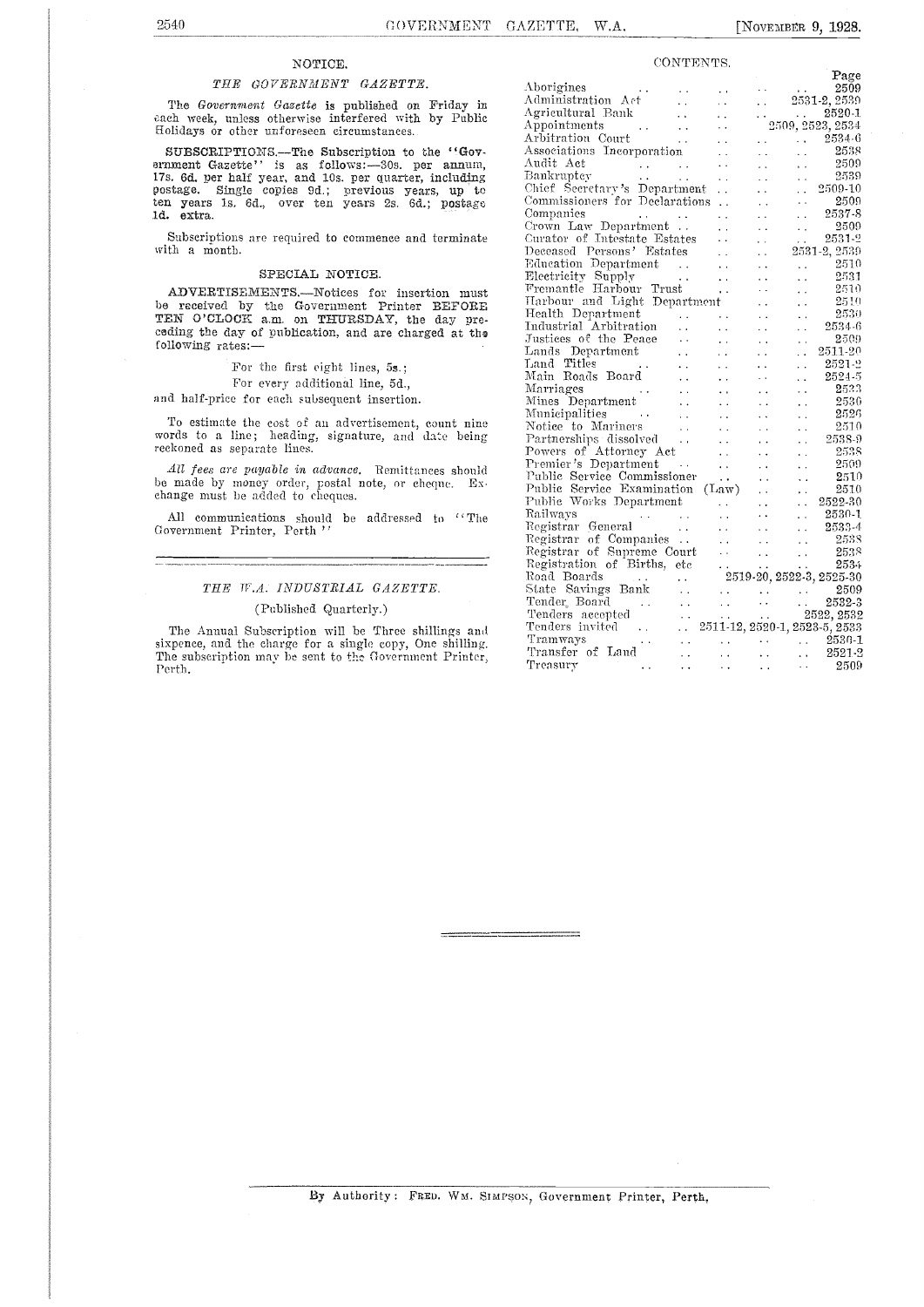

# Government Gazette

## PERTH, FRIDAY, 9 NOVEMBER 1928 No. 55

© STATE OF WESTERN AUSTRALIA

### **CONTENTS**

Aborigines Administration Act Agricultural Bank Appointments Arbitration Court Associations Incorporation Audit Act Bankruptcy Chief Secretary's Department Commissioners for Declarations Companies Crown Law Department Curator of Intestate Estates Deceased Persons' Estates Education Department Electricity Supply Fremantle Harbour Trust Harbour and Light Department Health Department Industrial Arbitration Justices of the Peace Lands Department Land Titles Main Roads Board Marriages Mines Department Municipalities Notice to Mariners Partnerships dissolved Powers of Attorney Act Premier's Department Public Service Commissioner Public Service Examination (Law) Public Works Department Railways Registrar General Registrar of Companies Registrar of Supreme Court Registration of Births, etc. Road Boards State Savings Bank